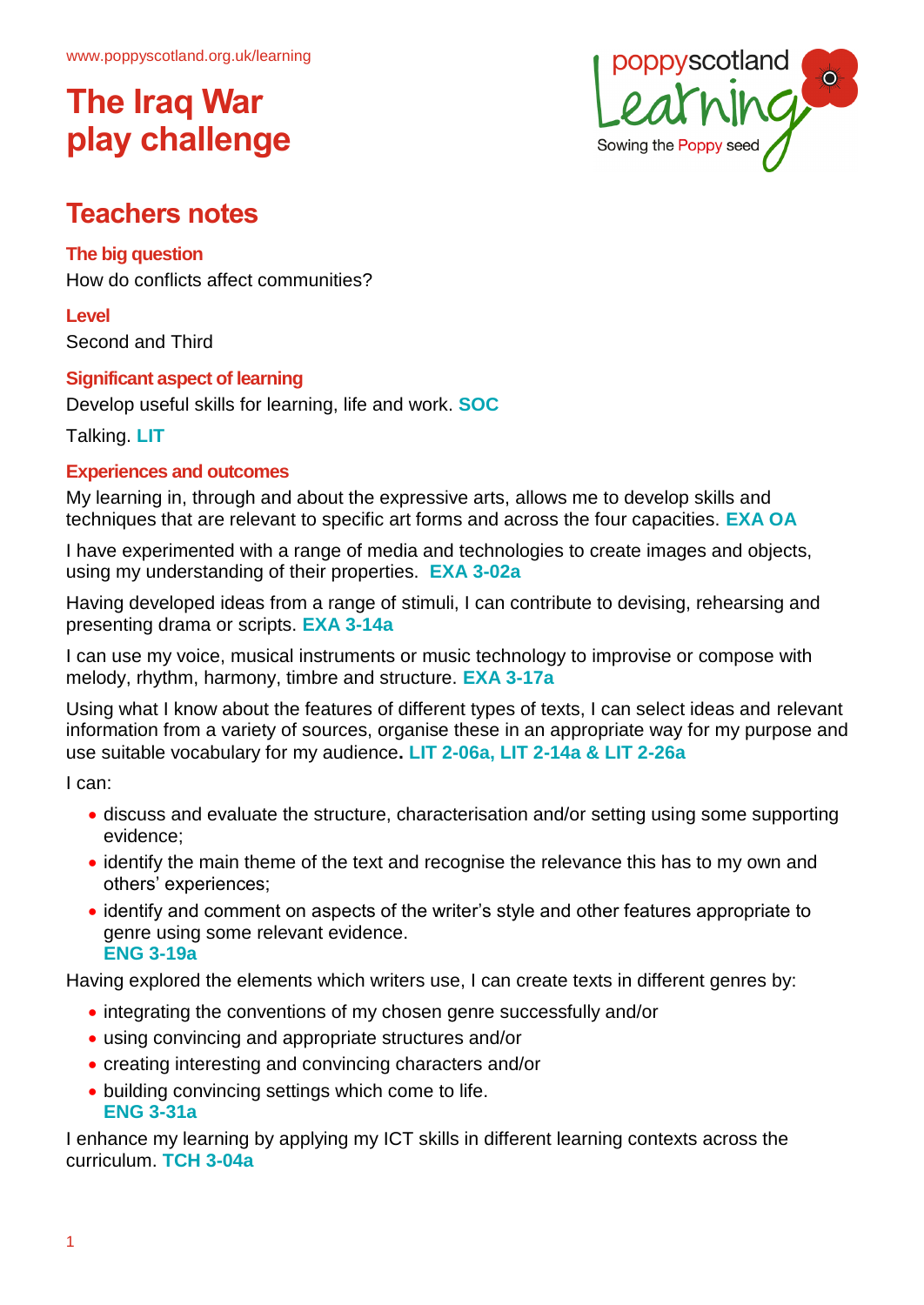

By using problem-solving strategies and showing creativity in a design challenge, I can plan, develop, make and evaluate food or textile items or the production of an item, which meet needs at home or in the world of work. **TCH 3-11a & TCH 3 -14a**

Learning in the social studies will enable me to learn how to locate, explore and link periods, people and events in time and place. **SOC OA**

Through researching, I can identify possible causes of a past conflict and report on the impact it has had on the lives of people at that time. **SOC 3-06b**

Having considered responses to a recent international crisis, I can contribute to a discussion of the effectiveness of the responses. **SOC 3-19b**

#### **Additional resources**

The National Theatre of Scotland's 'Black Watch' by Gregory Burke (2007).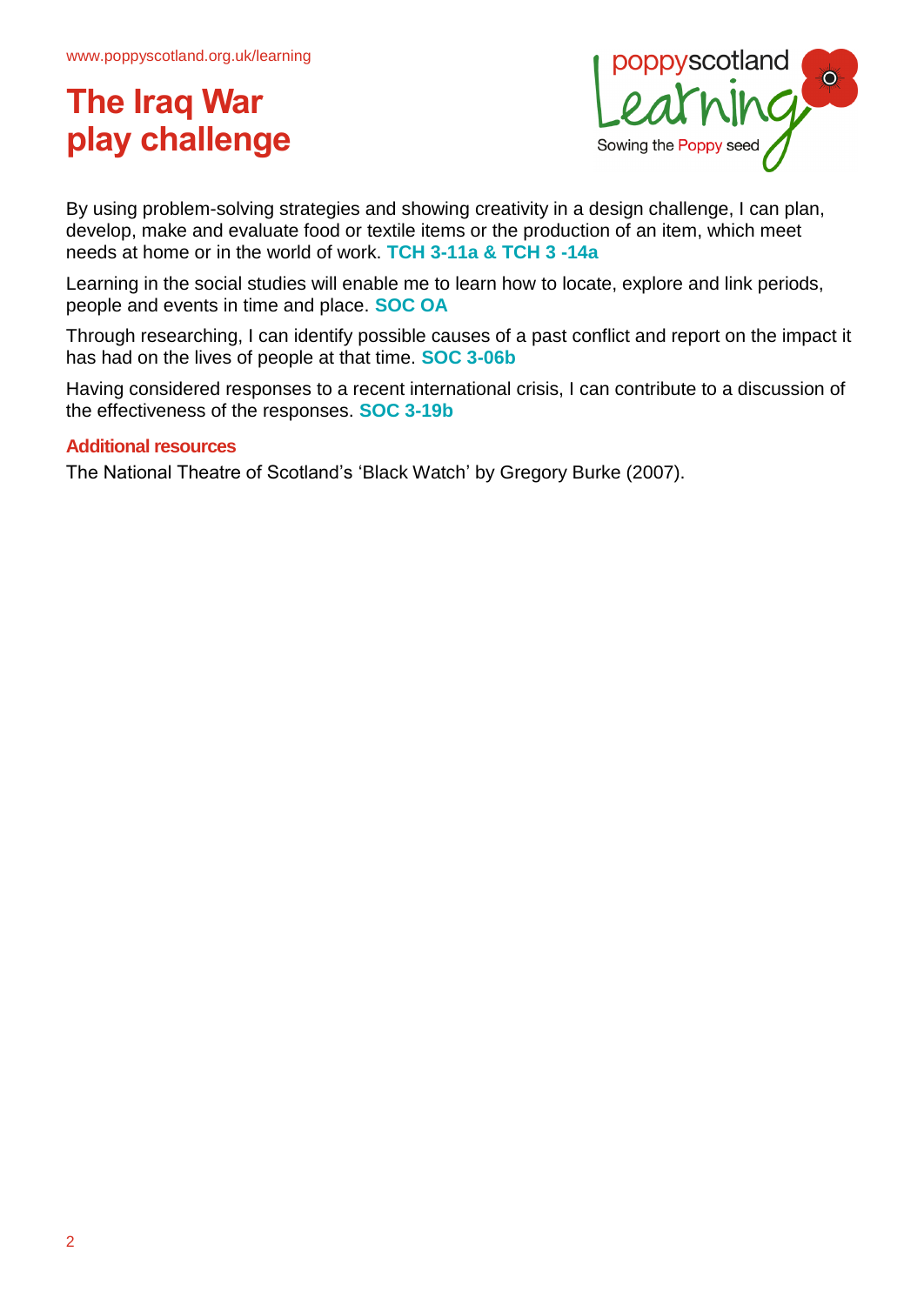

### **Introduction**

Drama, English and History departments have always forged close links in schools. In schools where no drama department exists English and History teachers often bridge the gap. This activity gives students the chance to explore recent events, emotions and exploration in a drama-based setting. It also allows for a number of other subjects to become involved in such a production.

This challenge can be used as a small scale event which is produced and staged in the classroom or the event can be part of a much large challenge which culminates in a school production.

#### **Sources of information**

Soldiers of the First World War and Second World War left many letters which act as a starting point for historians and researchers. However, more modern conflicts have seen many servicemen and women take on a more modern approach to recording their experiences. Internet blogs and YouTube have a number of such recordings and are worth looking at with students (teacher guidance in this area is useful and refers to local authority internet access guidelines).

#### **Cross curricular**

This activity also allows for a number of subjects to become involved.

Some examples:

- Art background, props, costume design;
- Craft, Design and Technology props;
- IT/Computing research, lighting;
- Music vital to this play;
- History/English research, writing of scripts;
- English a study of Black Watch and other war literature and plays with a comparison between them. Themes that emerge from plays;
- Modern Studies issues of The Iraq War are ongoing today. Examine another country Iraq;
- Geography location of Gulf. Examine another country Iraq;
- Mathematics maths in the logistics of The Iraq War. Maths in the production of a theatre production - profits/expenditure;
- Home Economics catering for pre and post theatre events (in Black Watch there was no break however your production may wish to have a break as an enterprising hospitality event).

#### **Your challenge**

In 2007 the National Theatre of Scotland launched a play about Scottish soldiers in the Iraq War. The play is set in a Scottish bar, in the back of a Warrior Armoured Personal Carrier, and at a British Army camp in Iraq. Since its launch, Black Watch (the play) has been a huge success and has toured all over the world.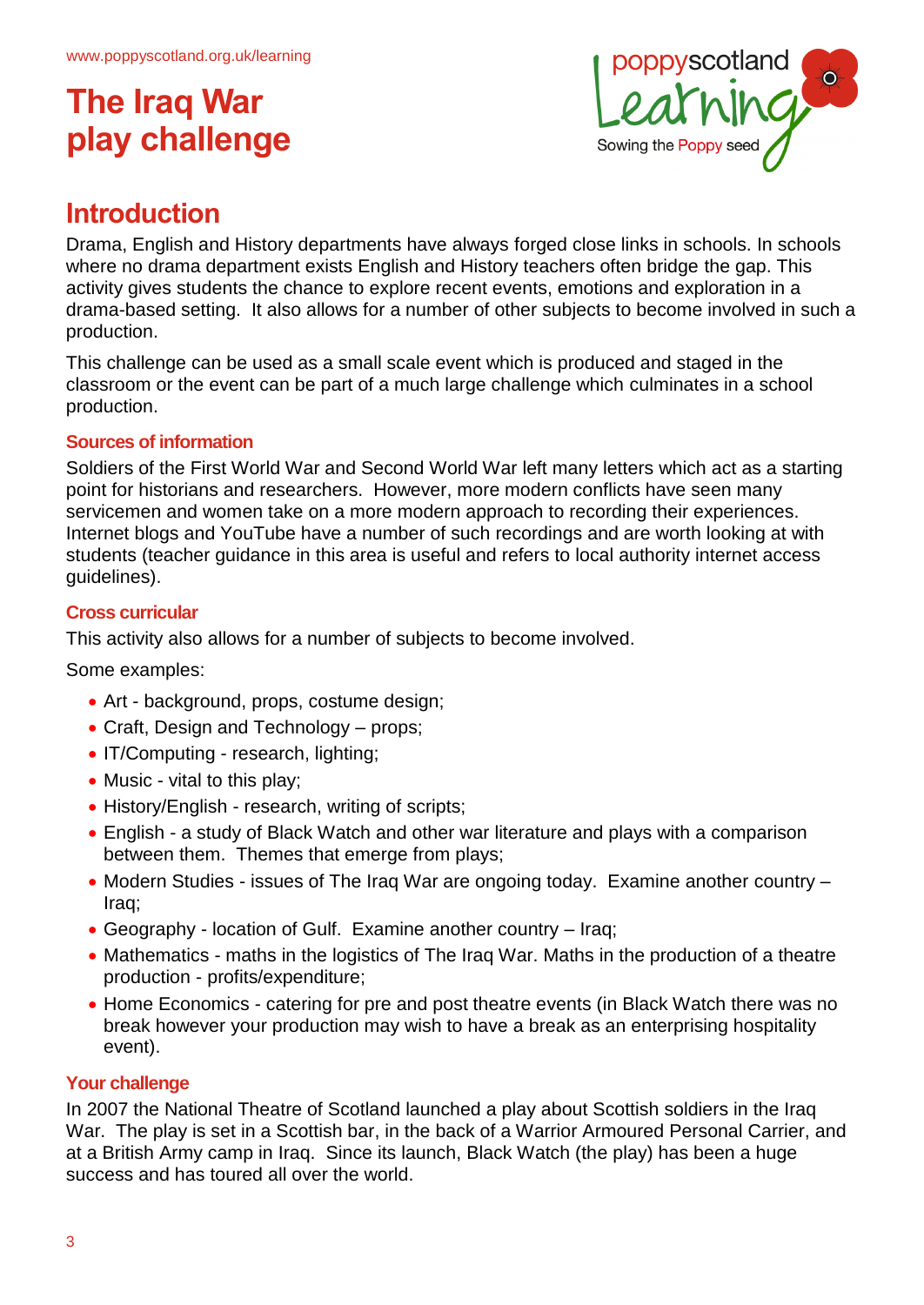

Your task is to write and stage a play about soldiers from your area who fought in The Iraq War.

- Think about characters.
- Think about the balance of scenes between battle front and home front. The play should be split exactly half and half. It should also look at how The Iraq War is affecting Scottish communities.
- Think about settings.
- Think about plots/stories from The Iraq War.
- Work in groups of no more than six.
- Produce a play with props, script and settings.
- Allocate jobs (researchers, script writers, prop makers, actors/actresses).

#### **Make use of the following resources:**

- The school library;
- Adults in the school and at home;
- The media:
- Veterans in your local community;
- The internet (your teacher will give you list of good sites).

#### **Rules**

- Everyone participates in the production.
- Work within the timescales provided.
- Meet the product criteria have you done what you were asked to do?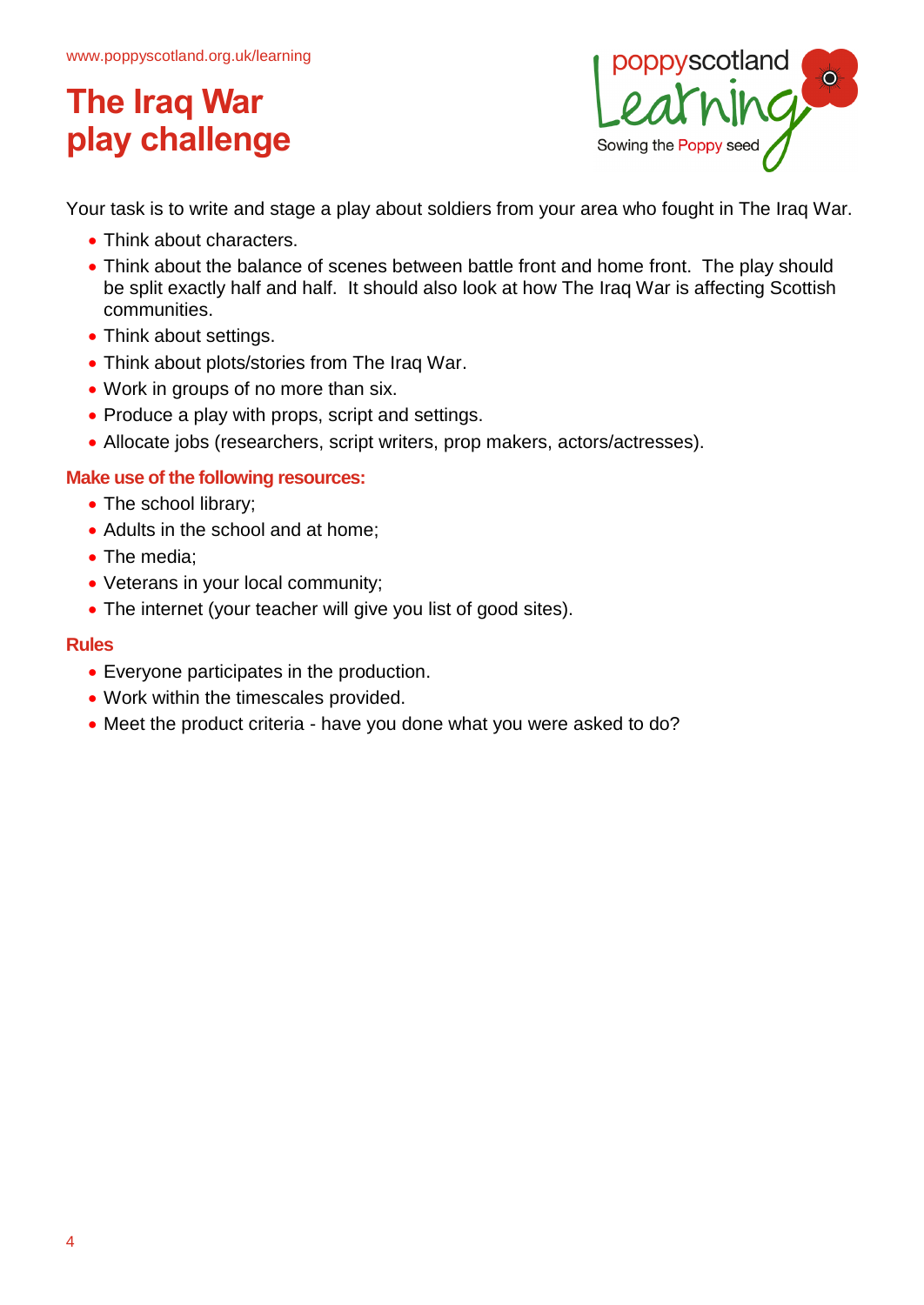

### **Notes, poetry and quotes about The Iraq War**

#### **Helpful websites & clips**

[www.bbc.co.uk/news/uk-scotland-21849016](http://www.bbc.co.uk/news/uk-scotland-21849016)

<http://news.bbc.co.uk/1/hi/scotland/4665620.stm>

[www.bbc.co.uk/news/uk-scotland-36714221](http://www.bbc.co.uk/news/uk-scotland-36714221)

[www.telegraph.co.uk/culture/culturenews/8455677/Modern-war-poetry-British-soldiers-explore-](http://www.telegraph.co.uk/culture/culturenews/8455677/Modern-war-poetry-British-soldiers-explore-Afghanistan-and-Iraq-wars-in-verse.html)[Afghanistan-and-Iraq-wars-in-verse.html](http://www.telegraph.co.uk/culture/culturenews/8455677/Modern-war-poetry-British-soldiers-explore-Afghanistan-and-Iraq-wars-in-verse.html)

#### **Background**

The Iraq War began in 2003. It was a war fought by the United States, the United Kingdom and many other countries against Iraq, to end the rule of Saddam Hussein.

The main reason that the war started was because the British and American governments believed that Iraq had dangerous weapons of mass destruction (such as chemical or nuclear weapons) that could be used against other countries.

Another reason for the start of the war was that many people thought that Abu Musab al-Zarqawi, one of the leaders of al-Qaeda, was hiding in Iraq after the September 11, 2001 attacks. Though Saddam Hussein was not involved in the planning of the September 11 attacks, many people accused him of giving al-Qaeda a safe place to hide from the United States.

4,734 NATO soldiers were killed in Iraq war including 4,416 U.S. servicemen, 179 UK servicemen and 139 Other NATO soldiers. 31,882 U.S. servicemen and over 3,600 UK servicemen were wounded in Iraq. More than 100,000 Iraqi civilians who were not soldiers were also killed.

#### **Modern soldiers**

Colin Mitchell, from Liverpool, is a Corporal who joined the King's Regiment in 1990. The regiment became the 2nd Battalion The Duke of Lancaster's in 2006. His career has seen him on numerous tours of Northern Ireland and two tours of Iraq.

Speaking in the Telegraph newspaper on 11th April 2011, Corporate Colin Mitchell gives his thoughts on serving in Iraq:

"The reason I wrote… was because it was my way of coping with the situation at the time. I was in Iraq on Operation Telic 9 in 2006 and it was a very difficult tour at that time in Basra. Some people kept diaries but for some reason I started to write the poems, which I had not done since school a long time ago." Corporal Colin Mitchell.

In the same article in the Telegraph newspaper, 11th April 2011, other soldiers offer their accounts of serving in the British army:

#### **John Sinclair**

John Sinclair, from Aberdeen, is a Warrant Officer in the 7 Scots Unit of the Territorial Army. He volunteered for a tour of Afghanistan and also served in Northern Ireland. He is married with three children.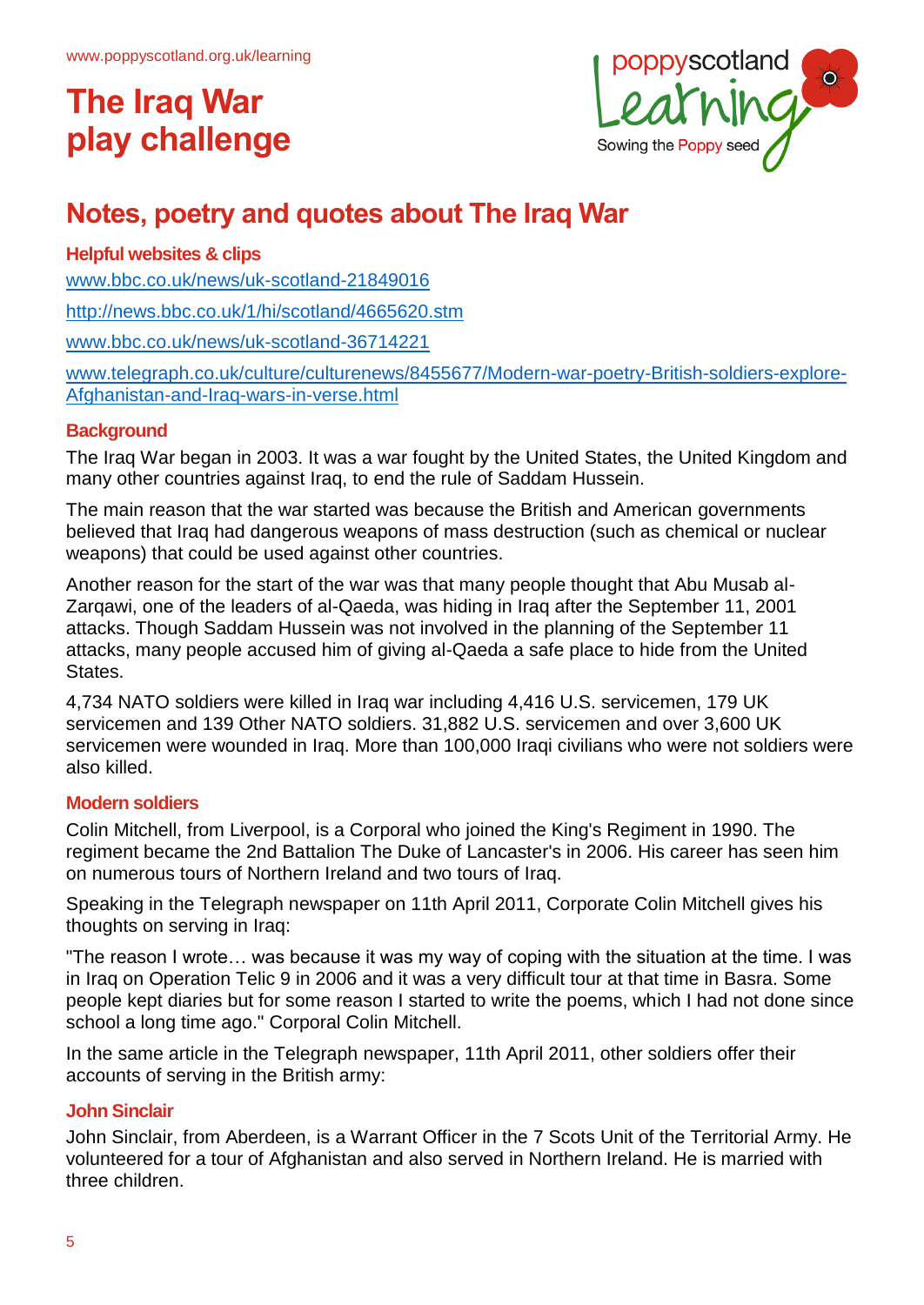

"I just felt I wanted to come out here and help. I wanted to do my bit. I felt we could make a difference and I think we have. I write a bit and Afghanistan has certainly given me lots of material. There have been some quite harrowing things out here. But I also remember other moments, like when we did a "road move". Everywhere we stopped the children would come out and ask us for sweets." WO John Sinclair

#### **Nathan Gunapalan**

Private Nathan Gunapalan has served with the Territorial Army for three years. He lives with his family in St Albans. Nathan completed a six-month tour of duty in Afghanistan in 2010, attached to The Duke of Lancaster's Regiment.

*"I hadn't experienced everything in war. I was on R&R [rest and recuperation] at Camp Bastion and one of the guys in the platoon had died. We had to go to his ceremony where his coffin was lifted onto a Hercules. I saw the reality of the situation, what actually happened. It hit me hard, seeing the way they lifted him onto the aircraft, seeing it fly off.* Private Nathan Gunapalan.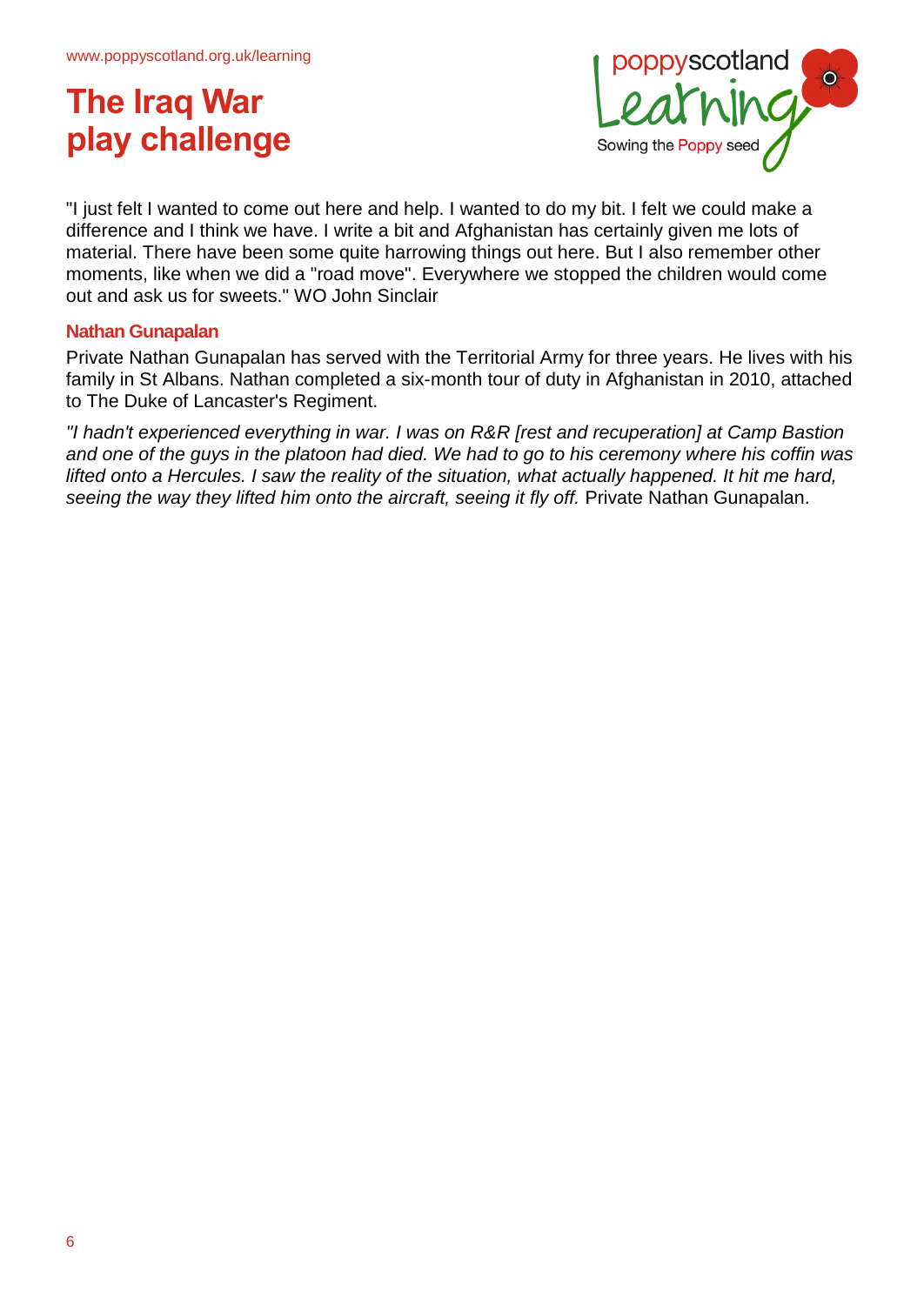www.poppyscotland.org.uk/learning

# **The Iraq War play challenge**



### **Script planning sheet**

**Where will our play be set?**

| <b>THING WILL AND MAY NO OULD</b>                         |  |
|-----------------------------------------------------------|--|
| How many characters will there be?                        |  |
| What will happen in our short play?<br>How will it start? |  |
| What will happen in the middle?                           |  |
| How will it end?                                          |  |
| What props will we need?                                  |  |
| Who will play each character?                             |  |
|                                                           |  |

**Now go ahead and write your script!**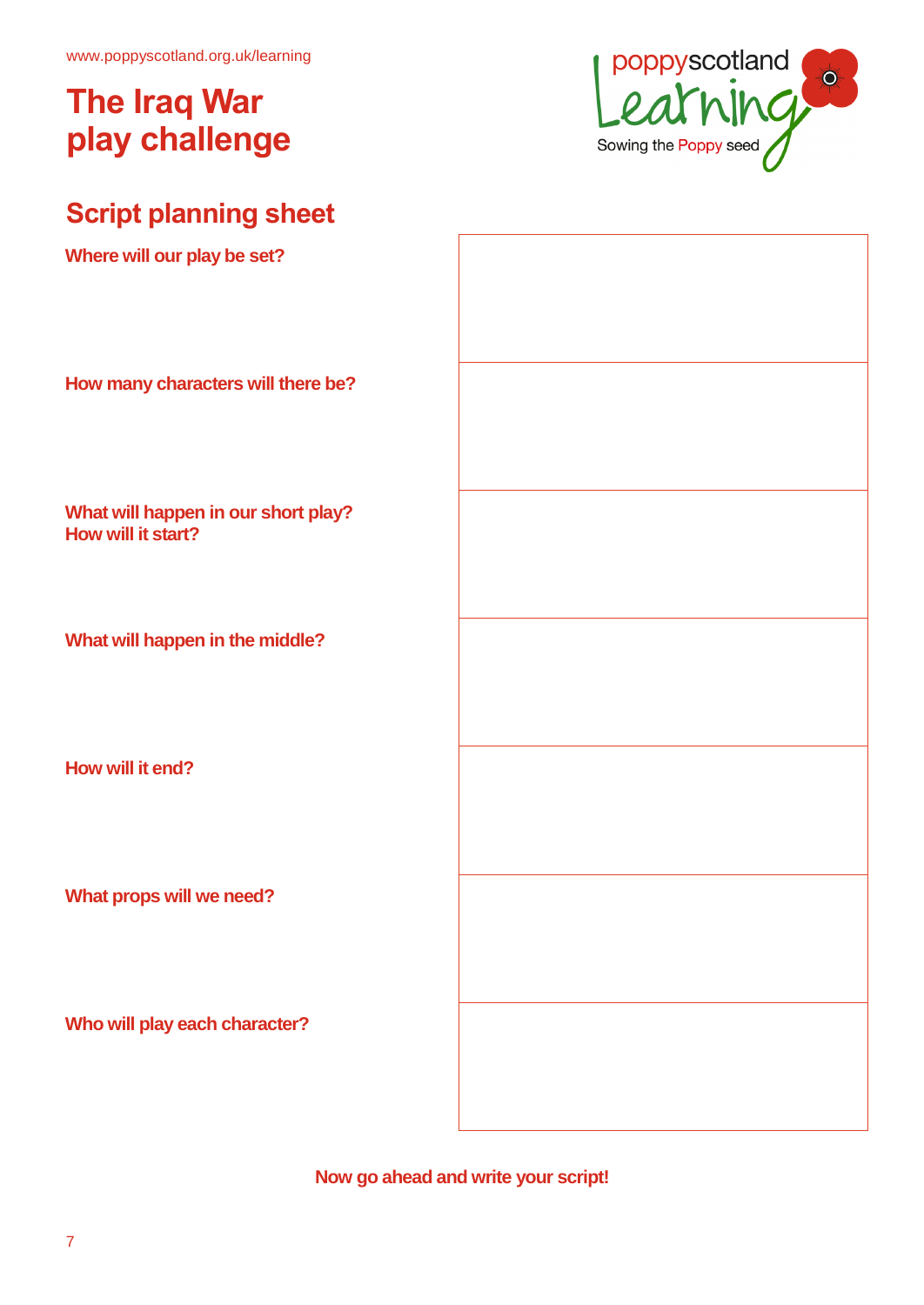

### **What progress have I made today?**

Talking **SAL LIT**

# **2 nd level** I can make and organise notes using my own words and headings to develop my own thinking and create new texts. For example… **3 rd level** I can make and organise notes using my own words and use these to develop my own thinking, explore other issues and create new texts. For example… **4 th level** I can make and organise notes using my own words and uses these to develop thinking, synthesise ideas and create new texts. For example…